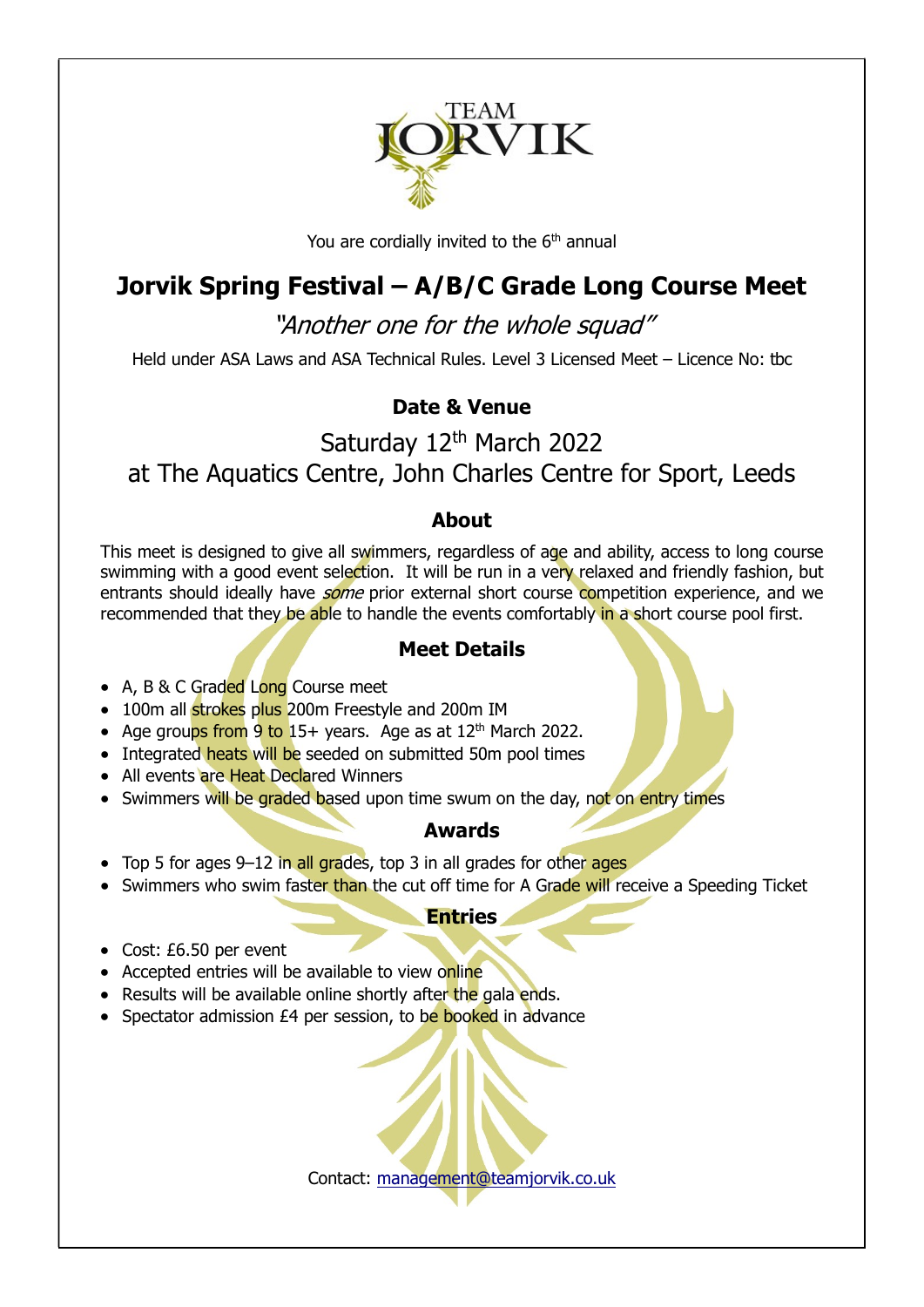# Jorvik Spring Festival – Three Grades Long Course Meet

Schedule & Cut-off Times

| Saturday 12th March 2022                  |                         |  |  |  |  |
|-------------------------------------------|-------------------------|--|--|--|--|
| Morning session: warm-up 8am, start 9am   |                         |  |  |  |  |
| 101                                       | Girls 200m Freestyle    |  |  |  |  |
| 102                                       | Boys 200m IM            |  |  |  |  |
| 103                                       | Girls 100m Breaststroke |  |  |  |  |
| 104                                       | Boys 100m Breaststroke  |  |  |  |  |
| 105                                       | Girls 100m Butterfly    |  |  |  |  |
| 106                                       | Boys 100m Freestyle     |  |  |  |  |
| Afternoon session: warm up 1pm, start 2pm |                         |  |  |  |  |
| 201                                       | Girls 200m IM           |  |  |  |  |
| 202                                       | Boys 200m Freestyle     |  |  |  |  |
| 203                                       | Girls 100m Backstroke   |  |  |  |  |
| 204                                       | Boys 100m Backstroke    |  |  |  |  |
| 205                                       | Girls 100m Freestyle    |  |  |  |  |
| 206                                       | Boys 100m Butterfly     |  |  |  |  |

#### Warm up schedule (unless otherwise announced)

0800-0825: Girls 0825-0850: Boys 0900: First heat

1300-1325: Girls 1325-1350: Boys 1400: First heat

Please see the next page for cut-off times.